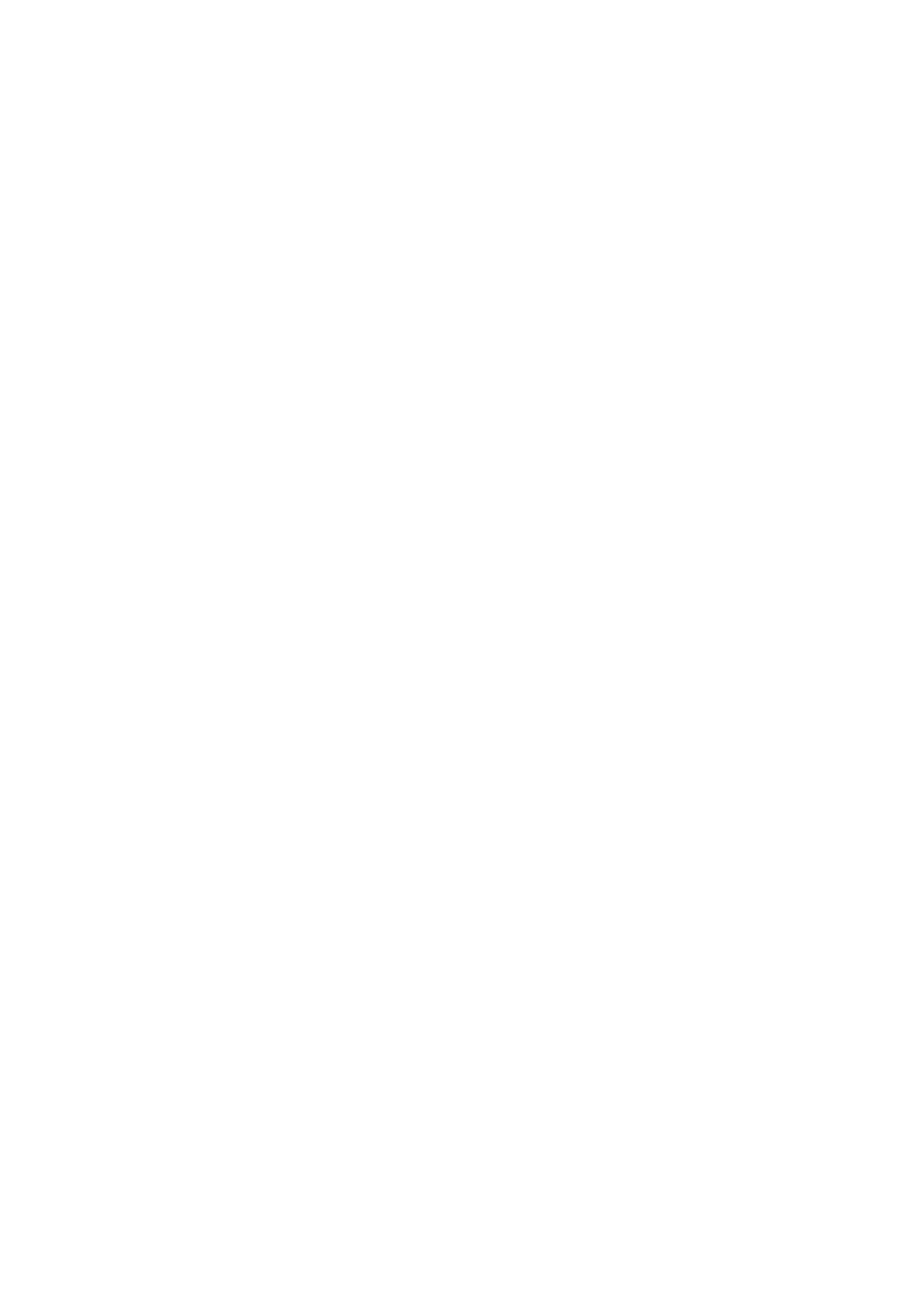### **String Math 2020**

### **Monday, July 27, 2020**

### **5pm: Monday 5pm (5:00 PM - 8:00 PM)**

| -Conveners: Ines Aniceto                         |                |
|--------------------------------------------------|----------------|
| time [id] title                                  | presenter      |
| 5:00 FM Gauging 1-form symmetries in 2d theories | SHARPE, Eric   |
| $5.40$ PM <sub>1</sub> ] Questions               |                |
| 6:00 F[O] 3d Mirror Symmetry and HOMFLY Homology | DIMOFTE, Tudor |
| $6:40$ PMO] Questions                            |                |
| $7:00$ FM2] Breakaway                            |                |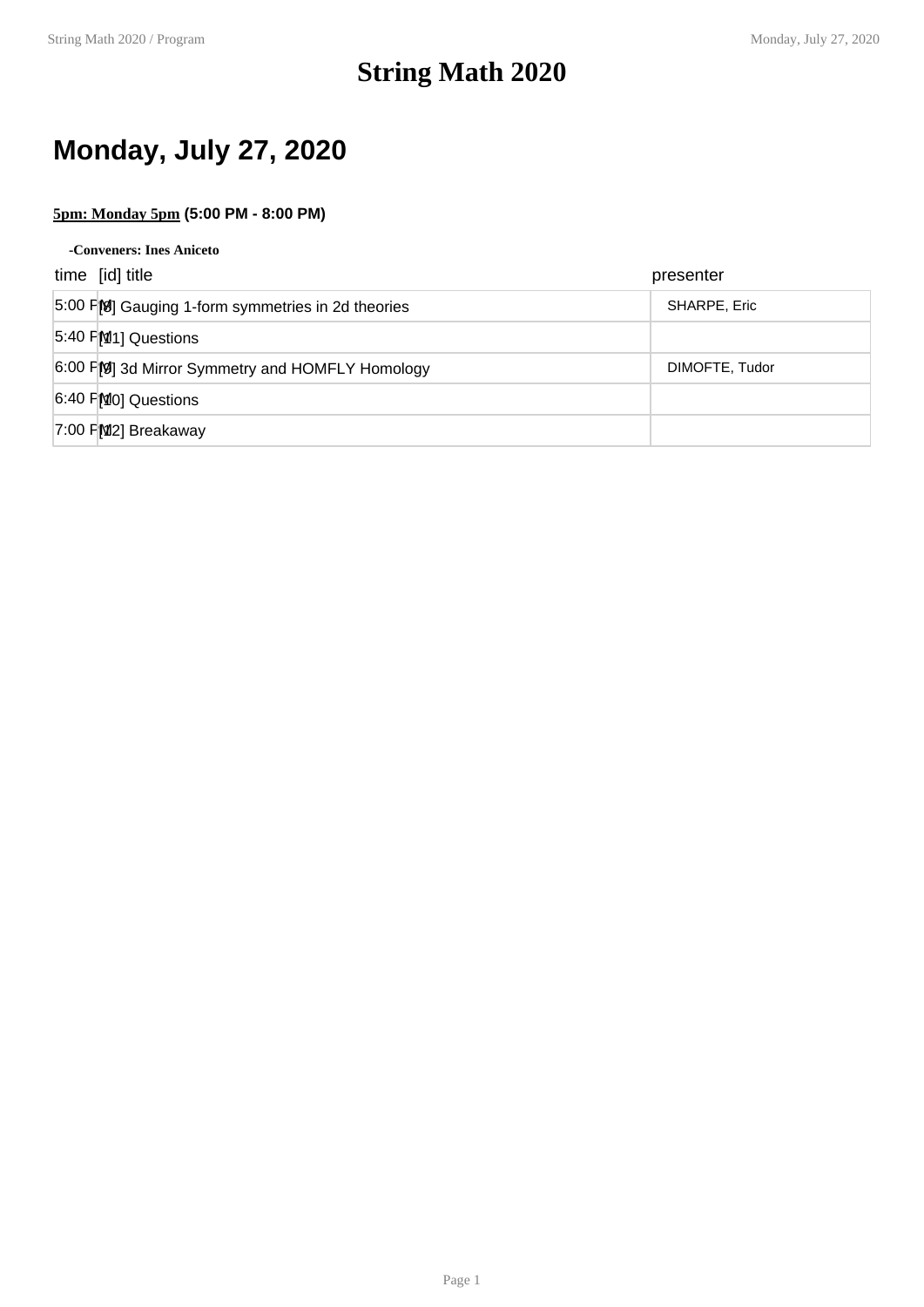### **Tuesday, July 28, 2020**

### **5pm: Tuesday 5pm (5:00 PM - 8:00 PM)**

#### **-Conveners: Silvia Penati**

| time [id] title                                                               | presenter       |
|-------------------------------------------------------------------------------|-----------------|
| 5:00 F 20 Universes as Big Data, or, Machine-Learning Mathematical Structures | HE, Yang-Hui    |
| 5:40 FM2] Questions                                                           |                 |
| $6:00$ FMg The spectrum on M <sub>_{0,4}</sub> via Liouville theory           | HARRISON, Sarah |
| 6:40 FM1] Questions                                                           |                 |
| 7:00 PM3] Breakaway                                                           |                 |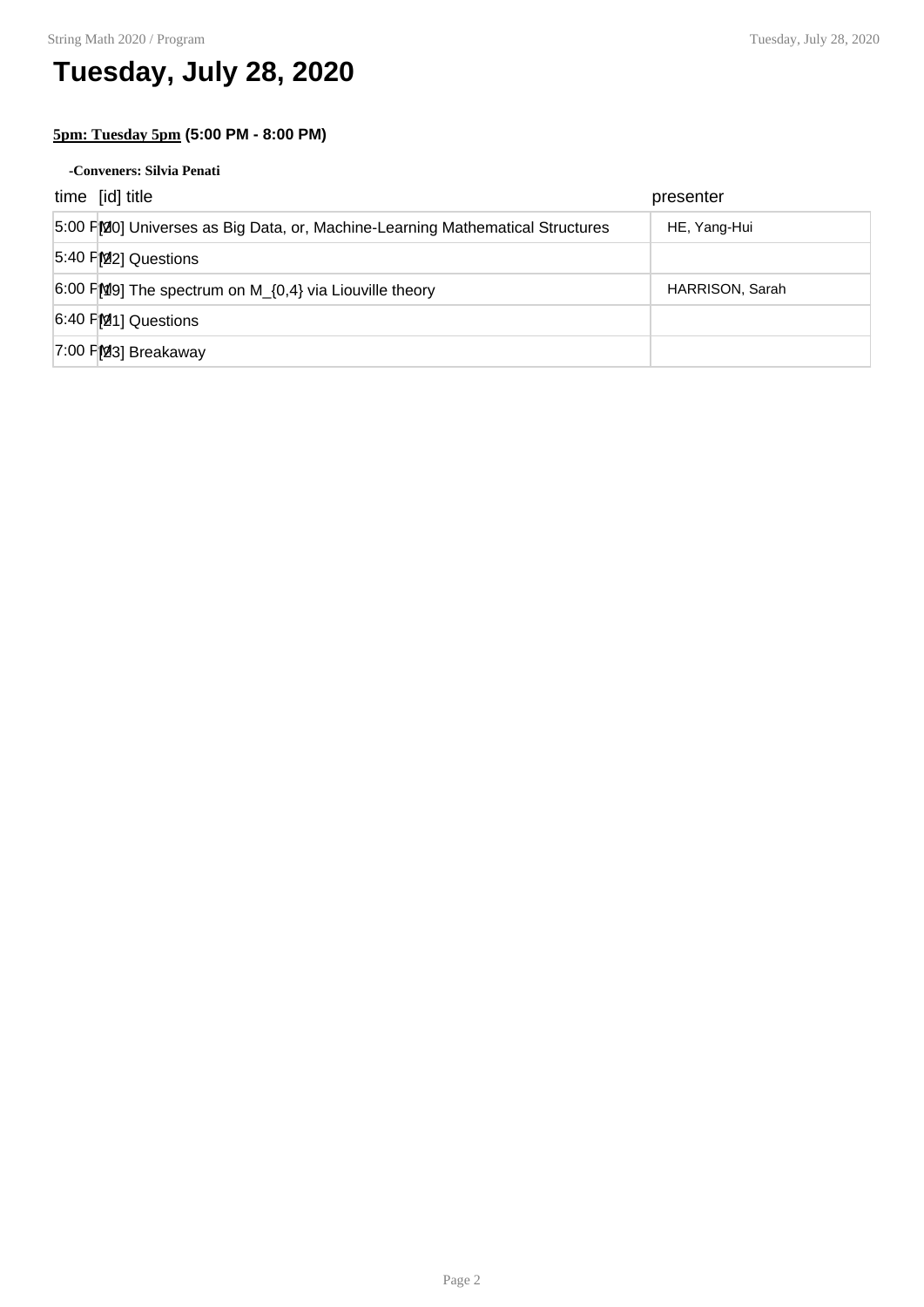# **Wednesday, July 29, 2020**

### **5pm: Wednesday 5pm (5:00 PM - 8:00 PM)**

**-Conveners: Sakura Schafer-Nameki**

| time [id] title                                             | presenter         |
|-------------------------------------------------------------|-------------------|
| 5:00 F[0] The secret topological life of shared information | MAINIERO, Thomas  |
| $5:40$ FM <sub>1</sub> ] Questions                          |                   |
| 6:00 F[92] Twisted Holography & Koszul Duality              | PAQUETTE, Natalie |
| $6:40$ PM $3$ ] Questions                                   |                   |
| $7:00$ P $[94]$ Breakaway                                   |                   |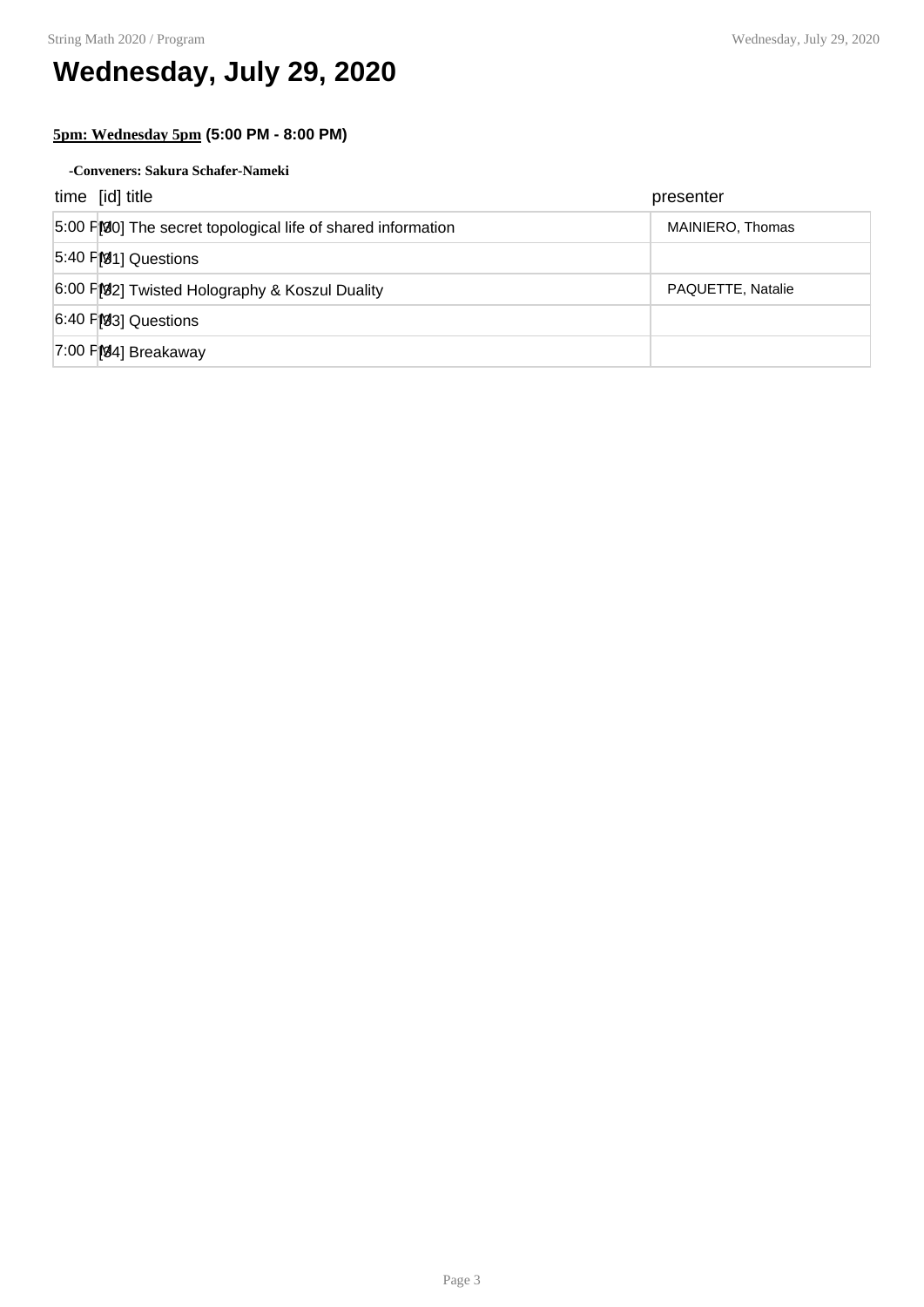# **Thursday, July 30, 2020**

### **5pm: Thursday 5pm (5:00 PM - 8:00 PM)**

| -Conveners: Jeff Murugan                |                    |
|-----------------------------------------|--------------------|
| time [id] title                         | presenter          |
| 5:00 FM9] Volumes of Supermoduli Spaces | WITTEN, Edward     |
| 5:40 FM2] Questions                     |                    |
| 6:00 PM3] Breakaway                     |                    |
| $7:00$ PM4] Public Talk (TBA)           | DIJKGRAAF, Robbert |